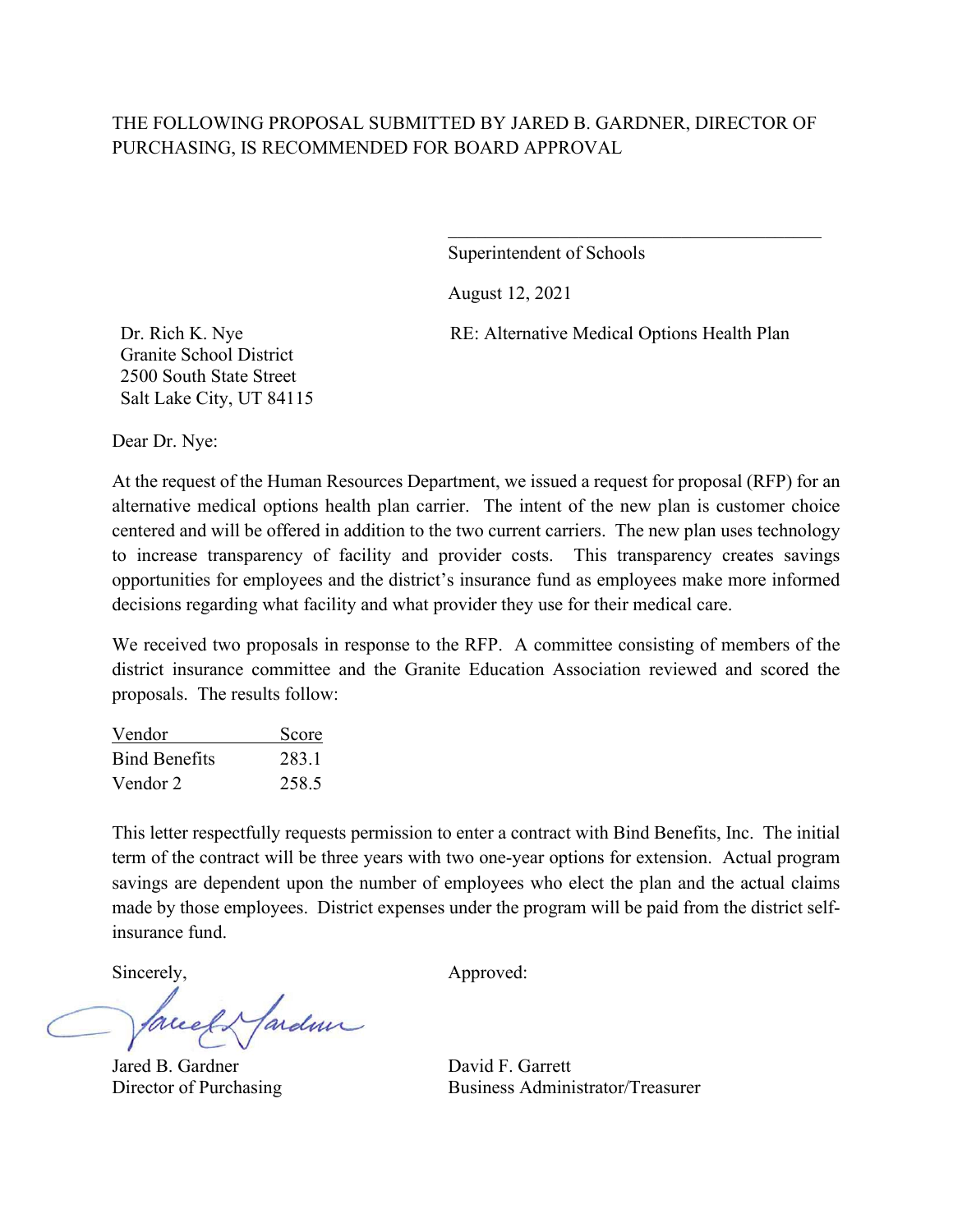Superintendent of Schools

August 12, 2021

Dr. Rich K. Nye RE: District/School Communication

Granite School District Software Platform 2500 South State Street \$183,300.00 Salt Lake City, Utah 84115

Dear Dr. Nye:

The Purchasing Department has received a request from the Information Systems Department to conduct a solicitation to acquire a communication platform that can be used to accomplish various district and school messaging needs to our parents and students through a single software/app solution.

A Request for Proposals was released, and four proposals were received and were scored by a committee consisting of school and district office employees. One of the three proposals was found to be unresponsive to multiple requirements leaving three vendors for final scoring. Those scoring results follow:

| Vendor          | Score |
|-----------------|-------|
| Blackboard Inc. | 160.8 |
| Vendor #2       | 151.3 |
| Vendor #3       | 149.4 |

Permission is requested to enter into a contract with Blackboard Inc. for the term of one year with four one year renewal options. Further permission is requested to exercise the renewal options annually if performance of the contractor is acceptable and the contract pricing remains unchanged. If approved, a purchase order will be issued to Blackboard Inc. for the first year of service in the amount of \$183,300.00. Subsequent renewal periods pricing will be \$172,800.00. Funds for this expenditure are to come from the Information Systems, Capital Outlay Budget.

fardun facel

Sincerely,  $\qquad \qquad \text{Approxed:} \qquad \qquad \text{Approxed:}$ 

Jared Gardner David F. Garrett Rick Anthony Director of Purchasing Business Administrator/Treasurer Assistant Superintendent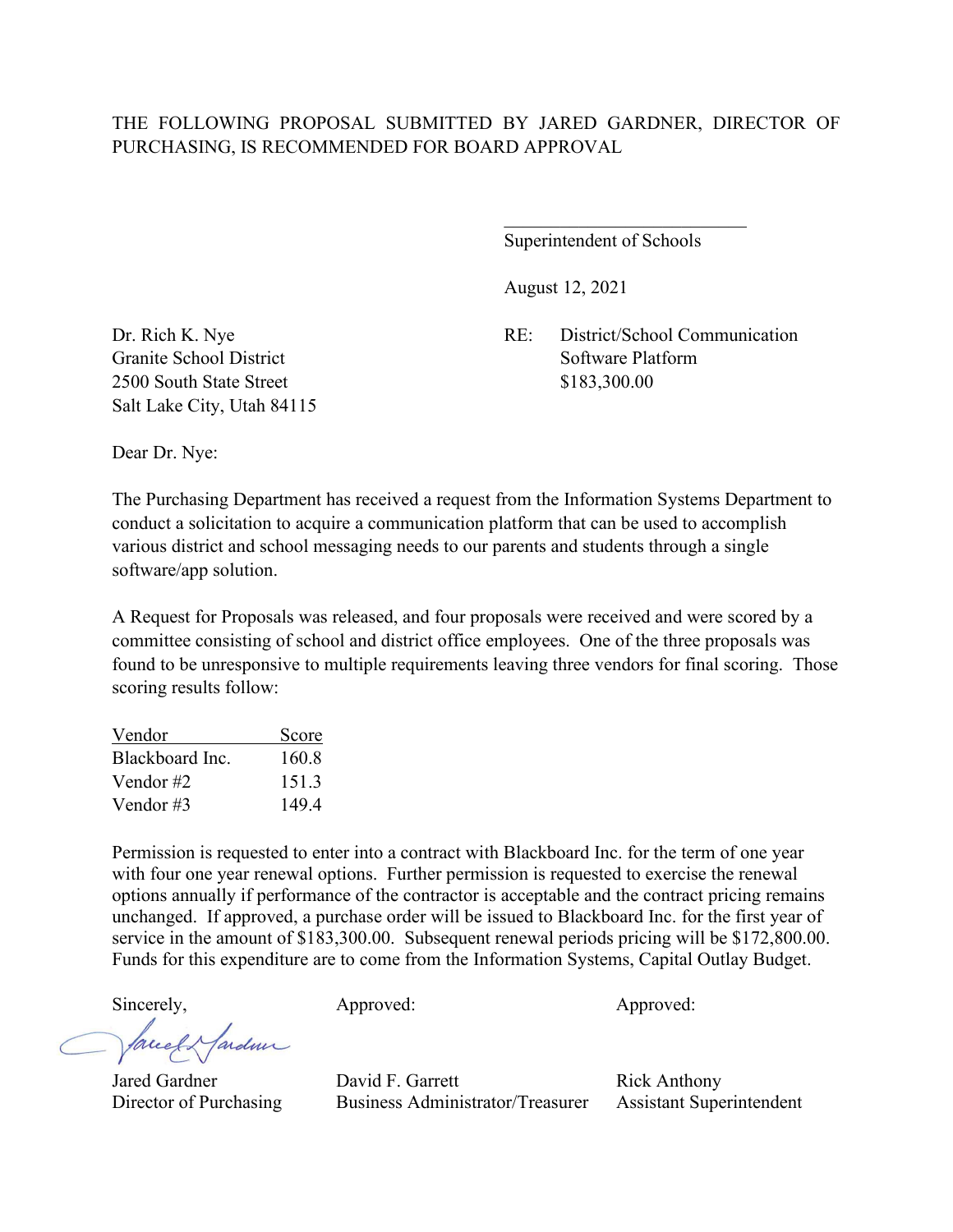## THE FOLLOWING PROPOSAL, SUBMITTED BY JARED B. GARDNER, DIRECTOR OF PURCHASING, IS RECOMMENDED FOR BOARD APPROVAL.

 $\overline{a}$ 

Superintendent of Schools

August 12, 2021

Dr. Rich K. Nye RE: Demolition of West Lake Junior

Granite School District High School 2500 South State Street \$1,238,846.00 Salt Lake City, Utah 84115

Dear Dr. Nye:

A request to conduct bidding to select a contractor to demolish West Lake Junior High School was submitted to the Purchasing Department by the Construction Department.

An Invitation For Bid, including specifications, was posted on-line at the Utah Public Procurement Place. Bid results from qualifying contractors are listed below:

| <b>Impact Contractors</b>      | \$1,638,600.00 |
|--------------------------------|----------------|
| <b>Grant Mackay Demolition</b> | 1,238,846.00   |

We respectfully request approval to issue a purchase order to Grant Mackay Demolition for \$1,238,846.00. Funds for this expenditure are to come from the Capital Outlay Budget.

Sincerely, Approved: Approved: Approved: Approved:

facely farden

Jared B. Gardner David F. Garrett Donald L. Adams Director of Purchasing Business Administrator/Treasurer Assistant Superintendent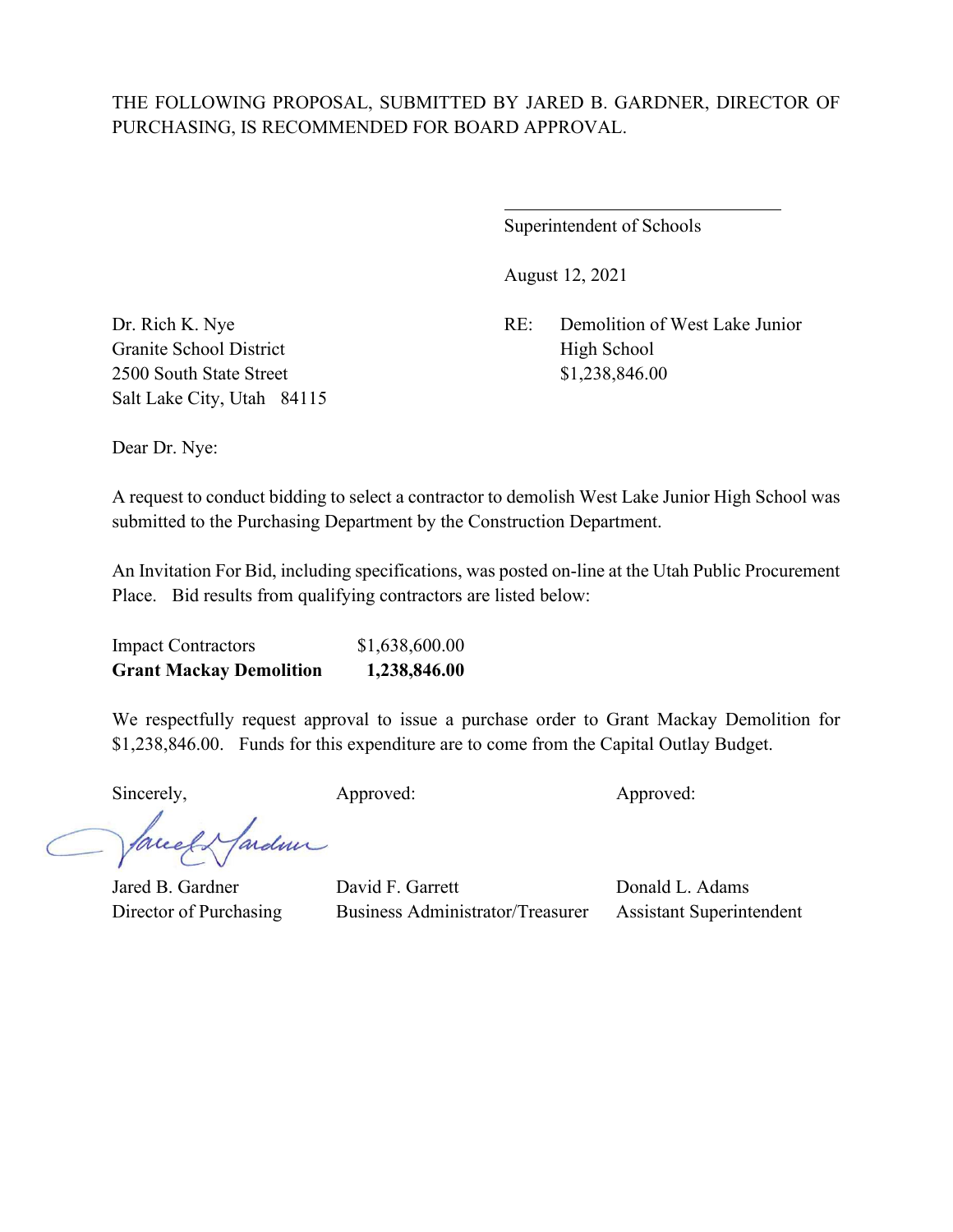### THE FOLLOWING PROPOSAL SUBMITTED BY JARED GARDNER, DIRECTOR OF PURCHASING, IS RECOMMENDED FOR BOARD APPROVAL

Superintendent of Schools

August 12, 2021

Dr. Rich K. Nye RE: Replacement Building Chiller Granite School District Matheson Jr High School 2500 South State Street Requisition 700590

Salt Lake City, Utah 84115 \$220,615.00

Dear Dr. Nye:

The Purchasing Department has received a request from the Architecture, Engineering & Construction department for the procurement of a replacement building chiller for Matheson Jr. High School. The current chiller could not be repaired and required replacement.

An Invitation For Bid, including specifications, was posted on-line at the Utah Public Procurement Place. Bid results are as follows:

Mechanical Products NSW \$220,615.00

At the direction of Mr. Don Adams, a purchase order was issued to Mechanical Products NSW in the amount of \$220,615.00 to accommodate the lead time of obtaining the equipment prior to the start of the school year. We respectfully request ratification of the purchase. Funds for this expenditure will come from Capital Outlay Funds.

Sincerely, Approved, Approved, Approved,

fardme Jacel

Jared Gardner David F. Garrett Donald L. Adams Director of Purchasing Business Administrator/Treasurer Assistant Superintendent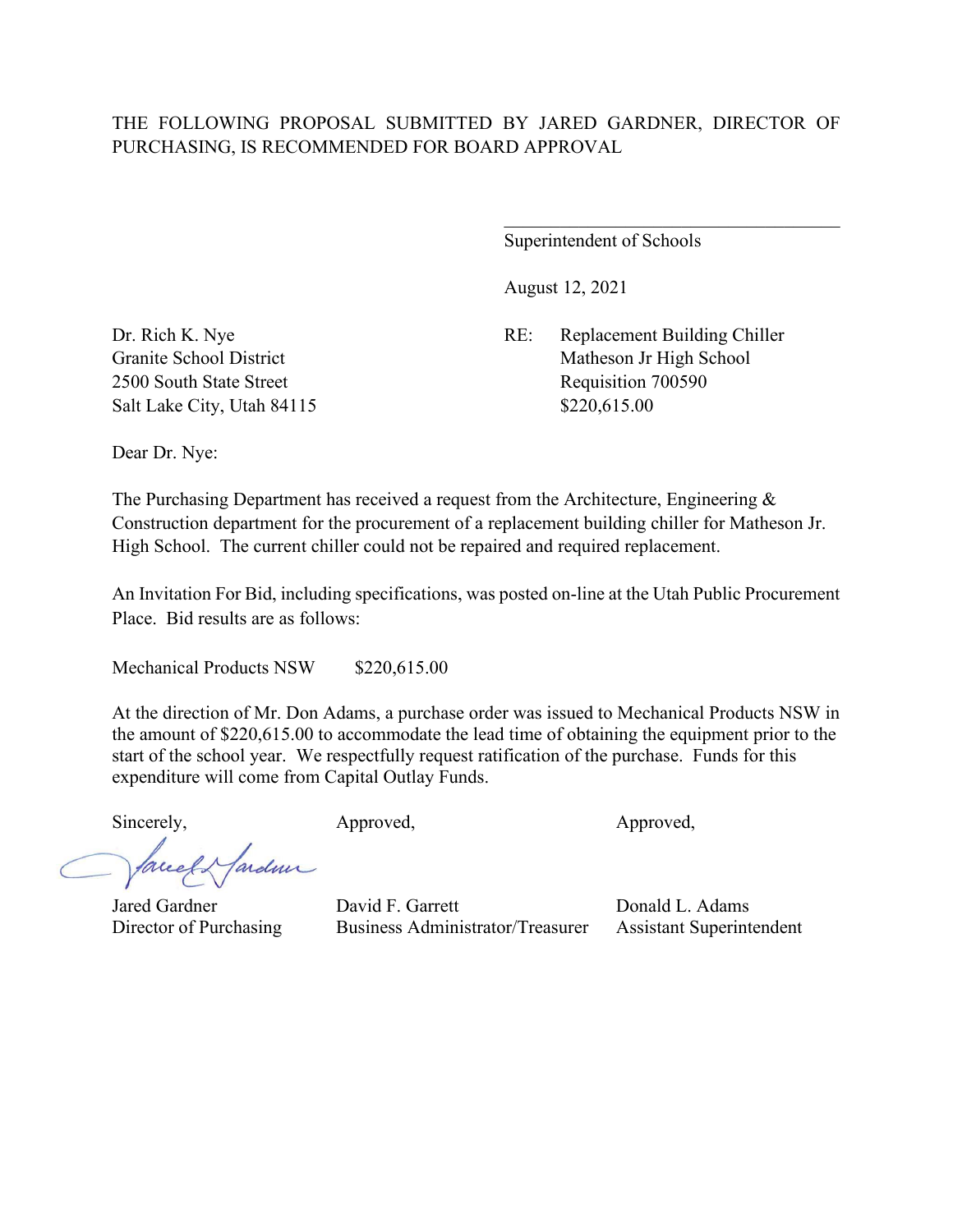### THE FOLLOWING PROPOSAL, SUBMITTED BY JARED B. GARDNER, DIRECTOR OF PURCHASING, IS RECOMMENDED FOR BOARD APPROVAL.

 $\overline{a}$ 

Superintendent of Schools

August 12, 2021

Dr. Rich K. Nye RE: Installation of a Chiller at Granite School District The Matheson Junior High School

2500 South State Street \$188,000.00 Salt Lake City, Utah 84115

Dear Dr. Nye:

A request to conduct bidding for installation of a chiller at Matheson Junior High School was submitted to the Purchasing Department by the Construction Department.

An Invitation For Bid, including specifications, was posted on-line at the Utah Public Procurement Place. Qualifying bid results are as follows:

| <b>US Mechanical</b>          | 188,000.00   |
|-------------------------------|--------------|
| <b>Combustion and Control</b> | 189,000.00   |
| Commercial Mechanical         | 202,168.00   |
| Kemp and Hilton               | \$364,418.00 |

As directed by Mr. Donald Adams, to expedite this project, a purchase order was issued to US Mechanical for \$188,000.00. We respectfully request ratification of this action. Funds for this expenditure are to come from the Capital Outlay Budget.

Sincerely, Approved: Approved: Approved: Approved:

facely farden

Jared B. Gardner David F. Garrett Donald L. Adams Director of Purchasing Business Administrator/Treasurer Assistant Superintendent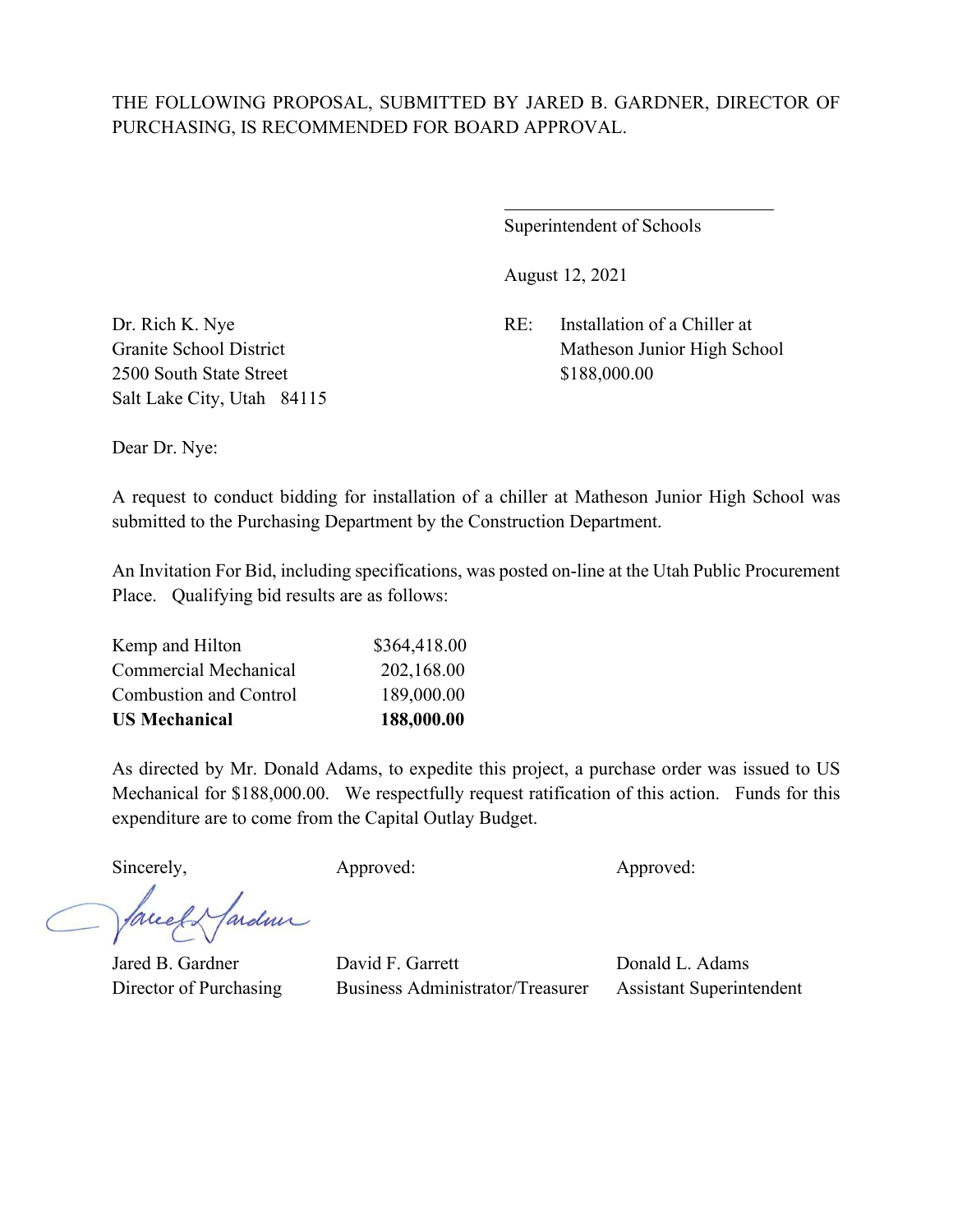

**Support Services** 2500 S. State Street Salt Lake City, UT 84115

385-646-4597 Fax 385-646-4351 [www.graniteschools.org](http://www.graniteschools.org/)

July 19, 2021

Superintendent Rich K. Nye Granite School District 2500 South State Street Salt Lake City, Utah 84115

#### SUBJECT: **Ratification for Purchase of HVAC System (Chiller) For Matheson Junior High School**

Dear Dr. Nye,

Pursuant to the April 5, 2017, memorandum, discussing ratification of specific purchases required to keep projects on schedule and completed before disruption of school operations, and presented to the Board of Education on April 11, 2017, I would like to request the following acquisition be ratified:

The HVAC system at Matheson Junior High School is currently struggling to maintain cool temperatures during the summer heat. The maintenance department has been valiant in their attempts to repair the system, but unfortunately a replacement is required. In order to replace the system before a complete failure, and to minimize the disruption to the start of the school year, we solicited bids for the equipment replacement and installation.

#### **Equipment**

A purchase order was issued to Mechanical Products Intermountain in the amount of \$220,615.00 for the purchase of the chiller.

#### **Installation**

 A purchase order was issued to U.S. Mechanical in the amount of \$188,000.00 for the installation.

We anticipate the chiller to be on site in late July and installed just prior to the return of teachers on August 9, 2021. We respectfully request ratification of this purchase. Funds for this purchase will come from Capital Outlay Funds.

Respectfully,

 $OUC$ 

Donald Adams Assistant Superintendent, Support Services